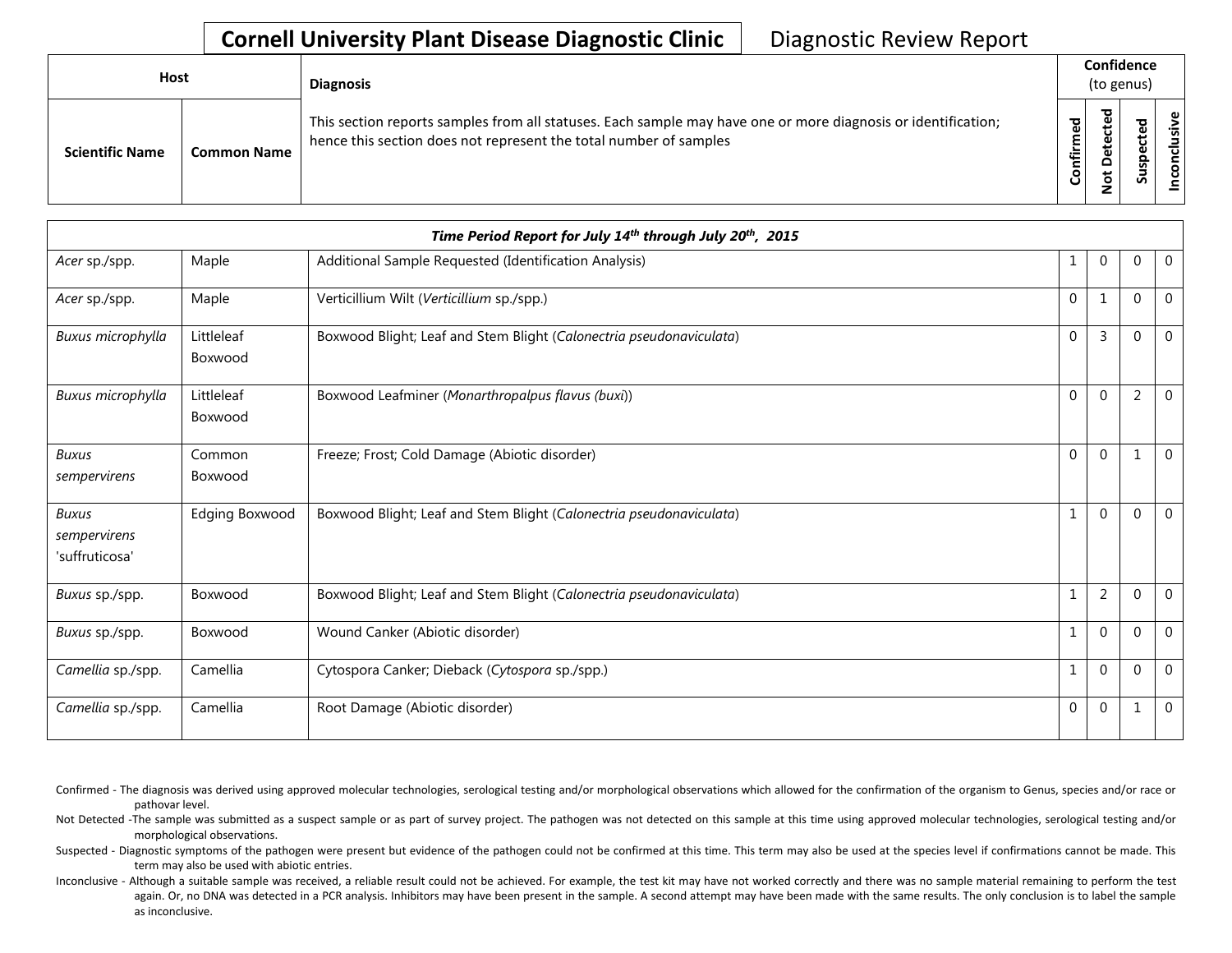| Host                   |                    | <b>Diagnosis</b>                                                                                                                                                                   |                      | Confidence<br>(to genus)                                 |         |                   |
|------------------------|--------------------|------------------------------------------------------------------------------------------------------------------------------------------------------------------------------------|----------------------|----------------------------------------------------------|---------|-------------------|
| <b>Scientific Name</b> | <b>Common Name</b> | This section reports samples from all statuses. Each sample may have one or more diagnosis or identification;<br>hence this section does not represent the total number of samples | ЪЪ<br>∸.<br>둘<br>ပြု | ᅙ<br>ω<br>Φ<br>۵<br>۵<br>$\overline{\sigma}$<br>-<br>c., | ᇴ<br>ഄഁ | lusive<br>᠊ᠣ<br>S |

| Camellia sp./spp.                                 | Camellia                   | Twig Blight (Fusicoccum sp./spp.)            | 1            | $\Omega$     | 0            | $\mathbf 0$    |
|---------------------------------------------------|----------------------------|----------------------------------------------|--------------|--------------|--------------|----------------|
| Camellia sp./spp.                                 | Camellia                   | Unspecified Pathology (Phomopsis sp./spp.)   | $\mathbf{1}$ | $\Omega$     | $\Omega$     | $\mathbf 0$    |
| Glycine max                                       | Soybean                    | Bacterial Blight (Pseudomonas savastanoi)    | $\Omega$     | $\Omega$     | $\mathbf{1}$ | $\mathbf{0}$   |
| Glycine max                                       | Soybean                    | Soybean Brown Spot (Septoria glycines)       | $\mathbf{1}$ | $\mathbf{0}$ | $\mathbf 0$  | $\overline{0}$ |
| Humulus lupulus                                   | Hops                       | Alternaria Leaf Blight (Alternaria sp./spp.) | 1            | $\mathbf{0}$ | 0            | $\mathbf 0$    |
| Humulus lupulus                                   | Hops                       | Botrytis Blight (Botrytis sp./spp.)          | $\mathbf{1}$ | $\Omega$     | $\Omega$     | $\mathbf{0}$   |
| Humulus lupulus                                   | Hops                       | Hop Downy Mildew (Pseudoperonospora humuli)  | $\mathbf 0$  | $\mathbf{1}$ | 0            | $\mathbf{0}$   |
| Humulus lupulus                                   | Hops                       | Leafhoppers (Family Cicadellidae)            | $\mathbf{1}$ | $\Omega$     | $\Omega$     | $\mathbf 0$    |
| Ilex aquifolium x<br>cornuta nellie r.<br>stevens | Nellie R. stevens<br>holly | Root Damage (Abiotic disorder)               | $\Omega$     | $\Omega$     | 1            | $\mathbf 0$    |
| Ilex aquifolium x<br>cornuta                      | Nellie R. Stevens<br>holly | Unspecified Pathology (Phomopsis sp./spp.)   | $\mathbf{1}$ | $\mathbf{0}$ | 0            | $\overline{0}$ |
| Impatiens sp./spp.                                | Impatiens                  | Downy Mildew (Plasmopara obducens)           | $\mathbf{0}$ | $\mathbf{1}$ | 0            | $\mathbf 0$    |
| Impatiens sp./spp.                                | Impatiens                  | Slime Mold (Class Myxogastria; Mycetozoa)    | $\mathbf{1}$ | $\Omega$     | $\Omega$     | $\mathbf{0}$   |

Confirmed - The diagnosis was derived using approved molecular technologies, serological testing and/or morphological observations which allowed for the confirmation of the organism to Genus, species and/or race or pathovar level.

Not Detected -The sample was submitted as a suspect sample or as part of survey project. The pathogen was not detected on this sample at this time using approved molecular technologies, serological testing and/or morphological observations.

Suspected - Diagnostic symptoms of the pathogen were present but evidence of the pathogen could not be confirmed at this time. This term may also be used at the species level if confirmations cannot be made. This term may also be used with abiotic entries.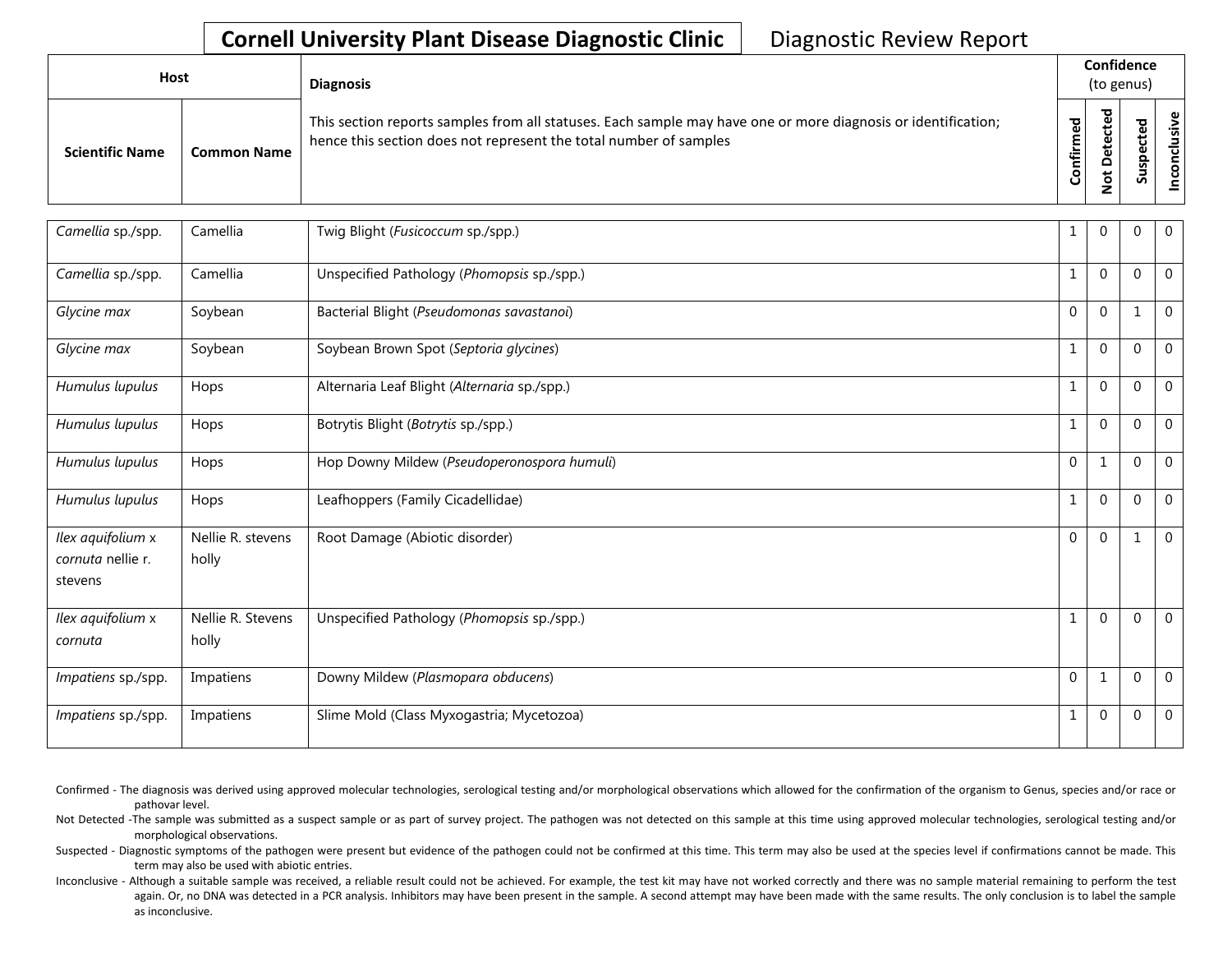| Host                   |                    | <b>Diagnosis</b>                                                                                                                                                                   |                   | Confidence<br>(to genus)                               |                             |               |
|------------------------|--------------------|------------------------------------------------------------------------------------------------------------------------------------------------------------------------------------|-------------------|--------------------------------------------------------|-----------------------------|---------------|
| <b>Scientific Name</b> | <b>Common Name</b> | This section reports samples from all statuses. Each sample may have one or more diagnosis or identification;<br>hence this section does not represent the total number of samples | ᇴ<br>ω<br>Confiri | ਹ<br>ê<br>G<br>ω<br>ã<br>۵<br>$\overline{\sigma}$<br>- | ᅙ<br>ደ<br>ن<br>௨<br>9<br>ഄഁ | clusiv<br>pco |

| Juniperus<br>horizontalis<br>plumosa | Andora Juniper      | Lophodermium Needlecast (Lophodermium juniperinum)             | 1            | $\Omega$    | 0              | $\mathbf{0}$   |
|--------------------------------------|---------------------|----------------------------------------------------------------|--------------|-------------|----------------|----------------|
| Ligustrum sp./spp.                   | Privet              | Alternaria Leaf Spot (Alternaria sp./spp.)                     | 1            | $\Omega$    | $\mathbf 0$    | $\overline{0}$ |
| Picea omorika                        | Serbian Spruce      | Aphids (Plant Lice) (Family Aphididae)                         | $\Omega$     | $\Omega$    |                | $\mathbf 0$    |
| Picea omorika                        | Serbian Spruce      | High Soil Moisture (Abiotic disorder)                          | $\Omega$     | $\Omega$    | 1              | $\mathbf 0$    |
| Picea omorika                        | Serbian Spruce      | Nutrient Imbalance (Abiotic disorder)                          | $\Omega$     | $\Omega$    | 1              | $\overline{0}$ |
| Quercus rubra                        | Northern Red<br>oak | Oak Leaf Blister (Taphrina caerulescens)                       | $\mathbf{1}$ | $\Omega$    | $\Omega$       | $\mathbf{0}$   |
| Quercus rubra                        | Northern Red<br>oak | Oak Twig Canker and Dieback (Botryosphaeria quercuum)          |              | $\Omega$    | $\overline{0}$ | $\mathbf{0}$   |
| Quercus rubra                        | Northern Red<br>oak | Scale Insects (Order homoptera)                                | $\mathbf 1$  | $\mathbf 0$ | $\mathbf 0$    | $\overline{0}$ |
| Saintpaulia<br>sp./spp.              | African Violet      | Cultural/Environmental Problem (Abiotic disorder)              | $\Omega$     | $\Omega$    | 1              | $\overline{0}$ |
| Saintpaulia<br>sp./spp.              | African Violet      | Impatiens Necrotic Spot (Impatiens Necrotic Spot Virus (INSV)) | $\mathbf 0$  | 1           | $\mathbf 0$    | $\Omega$       |

Confirmed - The diagnosis was derived using approved molecular technologies, serological testing and/or morphological observations which allowed for the confirmation of the organism to Genus, species and/or race or pathovar level.

Not Detected -The sample was submitted as a suspect sample or as part of survey project. The pathogen was not detected on this sample at this time using approved molecular technologies, serological testing and/or morphological observations.

Suspected - Diagnostic symptoms of the pathogen were present but evidence of the pathogen could not be confirmed at this time. This term may also be used at the species level if confirmations cannot be made. This term may also be used with abiotic entries.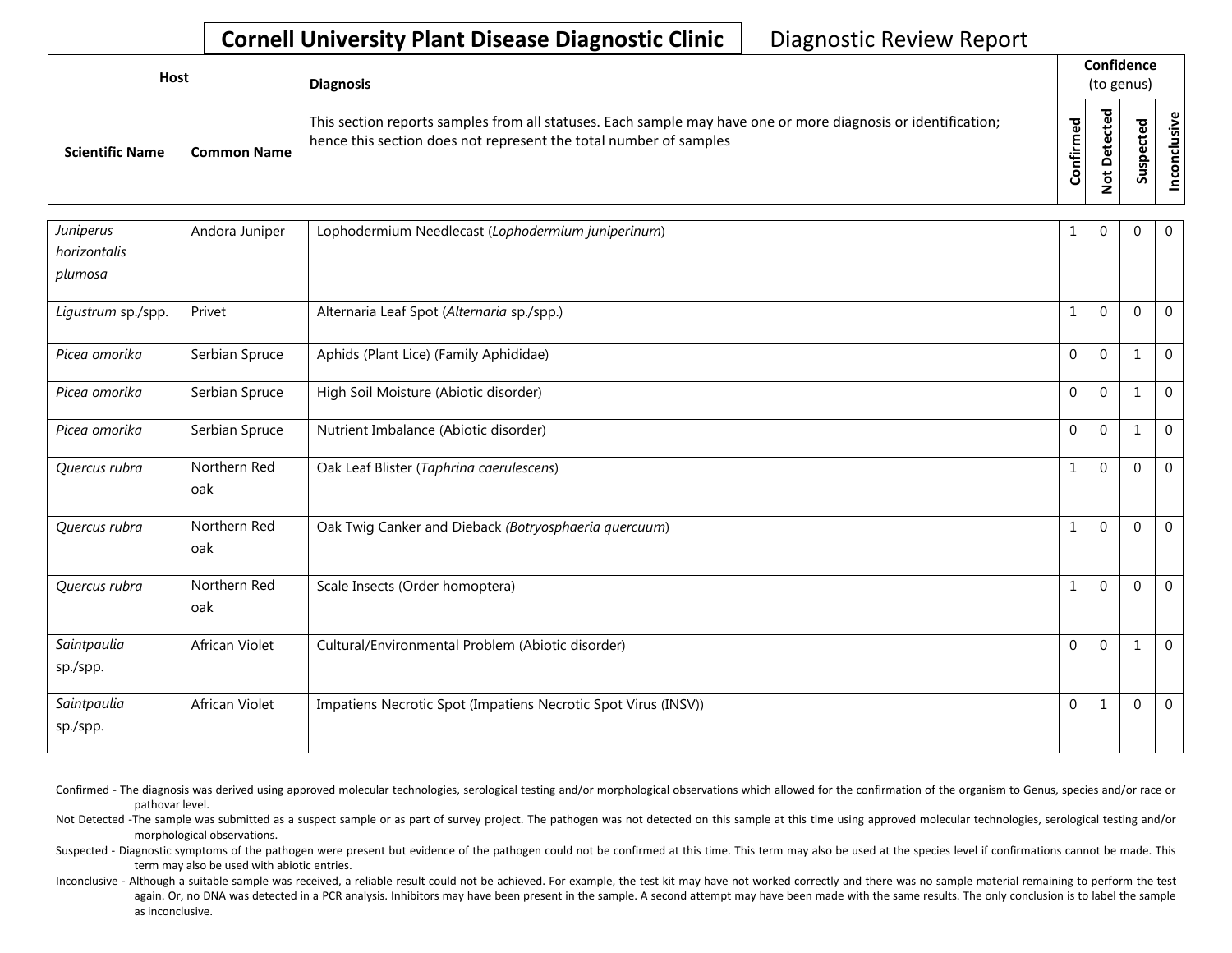| Host                   |                    | <b>Diagnosis</b>                                                                                                                                                                   |                   | Confidence<br>(to genus)                               |                         |               |
|------------------------|--------------------|------------------------------------------------------------------------------------------------------------------------------------------------------------------------------------|-------------------|--------------------------------------------------------|-------------------------|---------------|
| <b>Scientific Name</b> | <b>Common Name</b> | This section reports samples from all statuses. Each sample may have one or more diagnosis or identification;<br>hence this section does not represent the total number of samples | ᅙ<br>Φ<br>Confirm | ᅙ<br>ē<br>U<br>Φ<br>ã<br>≏<br>$\overline{\sigma}$<br>- | ъ<br>ደ<br>ن<br>௨<br>Sus | clusiv<br>nco |

| Saintpaulia<br>sp./spp.            | African Violet              | Potyvirus Group (Potyvirus Group)                      | 0              | -1           | $\Omega$     | $\overline{0}$ |
|------------------------------------|-----------------------------|--------------------------------------------------------|----------------|--------------|--------------|----------------|
| Saintpaulia<br>sp./spp.            | African Violet              | Root-knot Nematodes (Meloidogyne sp./spp.)             | $\Omega$       | -1           | $\Omega$     | $\overline{0}$ |
| Saintpaulia<br>sp./spp.            | African Violet              | Tobacco Mosaic (Tobacco Mosaic Virus (TMV))            | $\mathbf{0}$   | $\mathbf{1}$ | $\mathbf 0$  | $\overline{0}$ |
| Saintpaulia<br>sp./spp.            | African Violet              | Tomato Spotted Wilt (Tomato Spotted Wilt Virus (TSWV)) | $\mathbf{0}$   | $\mathbf{1}$ | $\mathbf 0$  | $\mathbf 0$    |
| Taxodium<br>distichum<br>distichum | Baldcypress<br>(ornamental) | Baldcypress Rust Mite (Epitrimerus taxodii)            | $\mathbf{0}$   | $\mathbf 0$  | -1           | $\mathbf 0$    |
| Taxodium<br>distichum<br>distichum | Baldcypress<br>(ornamental) | Root Damage (Abiotic disorder)                         | $\overline{0}$ | $\Omega$     | -1           | $\mathbf 0$    |
| Thuja sp./spp.                     | Arborvitae                  | Additional Sample Requested (Identification Analysis)  | 1              | $\Omega$     | $\mathbf{0}$ | $\mathbf 0$    |
| Thuja sp./spp.                     | Arborvitae                  | No Pathogen Found (Identification Analysis)            | 1              | $\mathbf 0$  | 0            | $\mathbf 0$    |
| Thuja sp./spp.                     | Arborvitae                  | Root Rot (Unidentified Agent)                          | $\mathbf{0}$   | $\Omega$     | 1            | $\overline{0}$ |
| Ulmus americana                    | American Elm                | Additional Sample Requested (Identification Analysis)  | $\mathbf{1}$   | $\mathbf{0}$ | $\mathbf 0$  | $\overline{0}$ |

Confirmed - The diagnosis was derived using approved molecular technologies, serological testing and/or morphological observations which allowed for the confirmation of the organism to Genus, species and/or race or pathovar level.

Not Detected -The sample was submitted as a suspect sample or as part of survey project. The pathogen was not detected on this sample at this time using approved molecular technologies, serological testing and/or morphological observations.

Suspected - Diagnostic symptoms of the pathogen were present but evidence of the pathogen could not be confirmed at this time. This term may also be used at the species level if confirmations cannot be made. This term may also be used with abiotic entries.